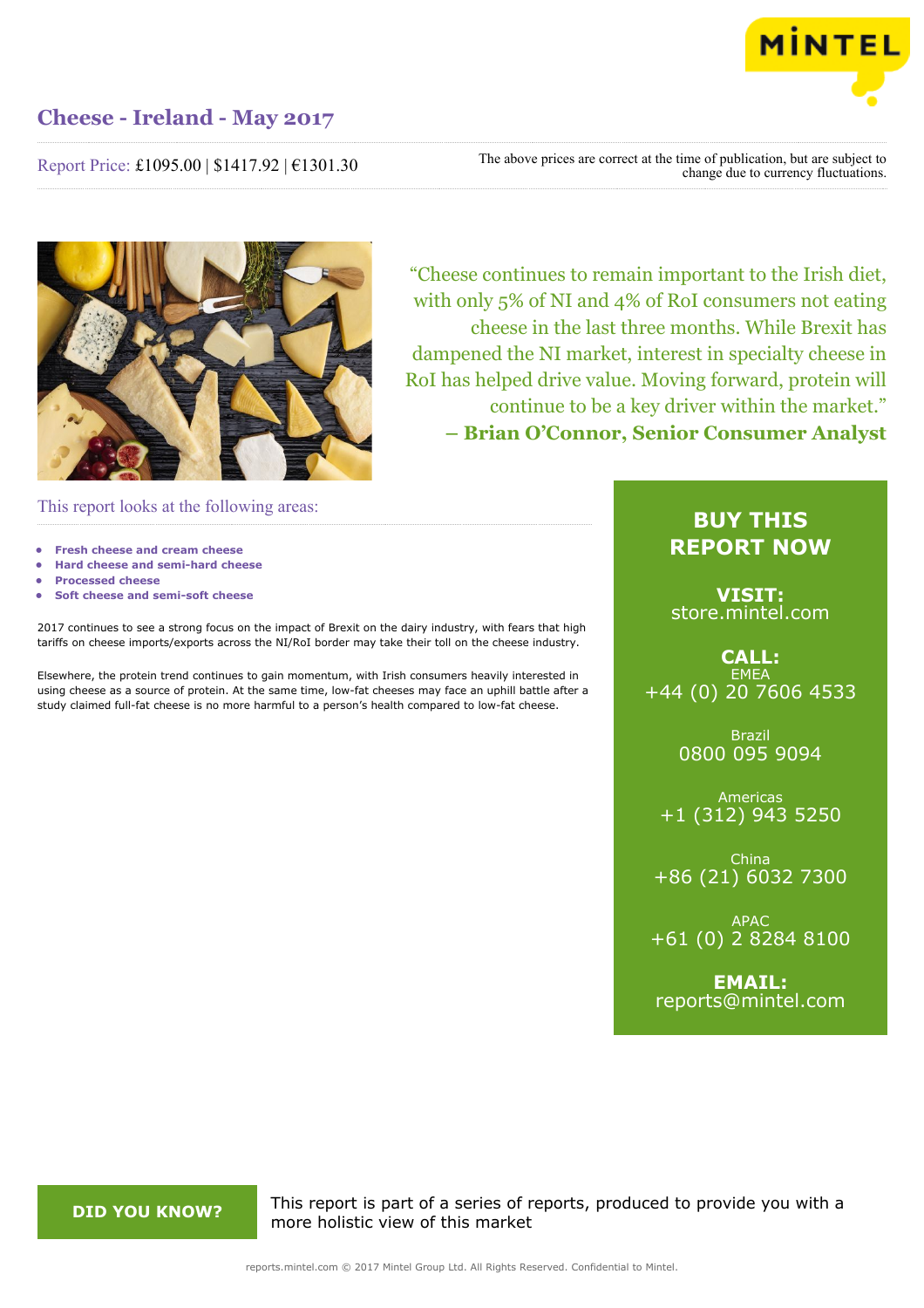

Report Price: £1095.00 | \$1417.92 | €1301.30

The above prices are correct at the time of publication, but are subject to change due to currency fluctuations.

### **Table of Contents**

#### **Overview**

### What you need to know

Issues covered in this Report

#### **Executive Summary**

#### The market

Figure 1: Estimated retail sales of cheese, RoI and NI, 2012-17

Figure 2: Estimated value of the RoI specialty cheese market vs. all other cheese, RoI, 2017

#### Forecast

Figure 3: Indexed estimated retail sales of cheese, RoI and NI, 2012-22

#### Market factors

Cheese prices increase in NI, but continue to fall in RoI

Failure to achieve Brexit deal could see cheese tariffs

RoI consumers more confident about their economic future

Full-fat cheese does not increase heart attack risk

Very strong increase in cheese products with protein claims

Companies and innovations

#### The consumer

#### Four in five consumers bought cheddar

Figure 4: Types of cheese that consumers have bought for themselves or others in the last three months, NI and RoI, February 2017

#### Sandwiches and toast key cheese occasions

Figure 5: Ways that consumers have used/ eaten cheese in the last three months, NI and RoI, February 2017

#### Consumers see cheese as protein source

Figure 6: Agreement with statements related to cheese, NI and RoI, February 2017

#### **The Market – What You Need to Know**

Cheese market grows in 2017 despite Brexit setback

Cheese prices decline in RoI, but increase in NI/UK

Failure to achieve Brexit deal could see cheese tariffs

RoI consumers more confident about their economic future

Full-fat cheese may not be so bad for you

Protein continuing to be a key trend

#### **Market Size and Forecast**

#### Brexit referendum stalls growth in NI

Figure 7: Estimated retail sales of cheese, IoI, RoI and NI, 2012-22

#### RoI sees strong year-on-year growth in cheese value

Figure 8: Indexed estimated retail sales of cheese, RoI and NI, 2012-22

Specialty cheese continues to grow in value

# BUY THIS REPORT NOW

**VISIT:** [store.mintel.com](http://reports.mintel.com//display/store/793553/) **CALL:** EMEA +44 (0) 20 7606 4533 Brazil 0800 095 9094 Americas +1 (312) 943 5250 | China +86 (21) 6032 7300 APAC +61 (0) 2 8284 8100 **EMAIL:** [reports@mintel.com](mailto:reports@mintel.com)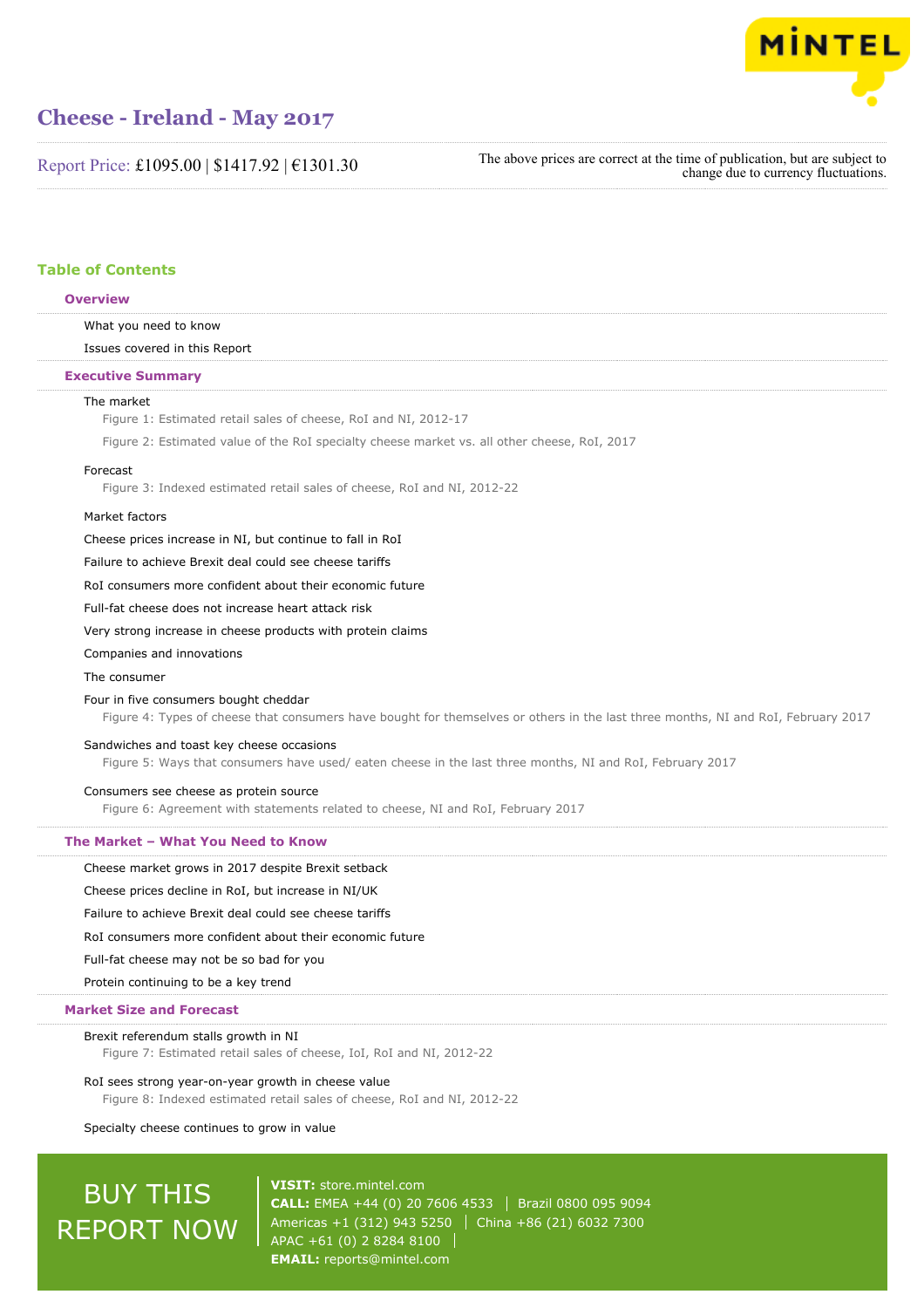

Report Price: £1095.00 | \$1417.92 | €1301.30

The above prices are correct at the time of publication, but are subject to change due to currency fluctuations.

Figure 9: Estimated value of the RoI specialty cheese market, RoI, 2012-17

#### **Market Drivers**

#### RoI cheese prices continue to decline

Figure 10: Consumer price indices of cheese and curd, RoI, March 2012-April 2017

#### Q1 sees cheese prices in UK/NI increase

Figure 11: Consumer price indices of cheese and curd, UK (including NI), Q1 2015 -Q1 2017

#### Brexit could affect dairy market on both sides of the border

#### Higher economic confidence in RoI could be beneficial to cheese sales

Figure 12: How consumers think the general economic condition of the country will change over the next 12 months, NI and RoI, April 2017 Figure 13: How consumers think their own personal financial situation will change over the next 12 months, NI and RoI, April 2017

#### Delis ideal channel for targeting specialist cheese at RoI consumers

Figure 14: Selected types of food specialists/artisan retailers visited in the last three months, NI and RoI, April 2016

### Consumers told full-fat cheese does not increase heart attack risk

Figure 15: Agreement with the statement 'Low-fat cheese tastes as good as full-fat cheese', NI and RoI, February 2017

Figure 16: Agreement with statements relating to diet foods, NI and RoI, August 2016

#### Protein power could help drive cheese consumption

Figure 17: Indexed growth of all food products vs. cheese products launched claiming to be high protein, UK and Ireland, 2012-16

Figure 18: Perceived benefits of eating or drinking high-protein food and drinks, NI and RoI, February 2017

#### **Key Players and Innovations – What You Need to Know**

'Vegetarian' cheese dominates new product launches

Fivemiletown continues to produce despite financial hardship

Brexit presents major difficulties for Irish dairy

Glanbia Co-operative striving for a better deal for farmers

Cashel Farmhouse produce claims World Cheese awards

### **Who's Innovating?**

#### Free-from cheeses

Figure 19: New product launches in Irish cheese market with free-from claims, 2012-17\*

Fat-free cheese

Vegan-friendly cheese

Cheese with high-protein claims

New cheese product launches in Ireland Figure 20: New product launches in the Irish cheese market, by claims, 2012-16

#### **Companies and Brands**

Arla Foods Key facts Product portfolio Brand NPD Recent developments

# BUY THIS REPORT NOW

**VISIT:** [store.mintel.com](http://reports.mintel.com//display/store/793553/) **CALL:** EMEA +44 (0) 20 7606 4533 Brazil 0800 095 9094 Americas +1 (312) 943 5250 | China +86 (21) 6032 7300 APAC +61 (0) 2 8284 8100 **EMAIL:** [reports@mintel.com](mailto:reports@mintel.com)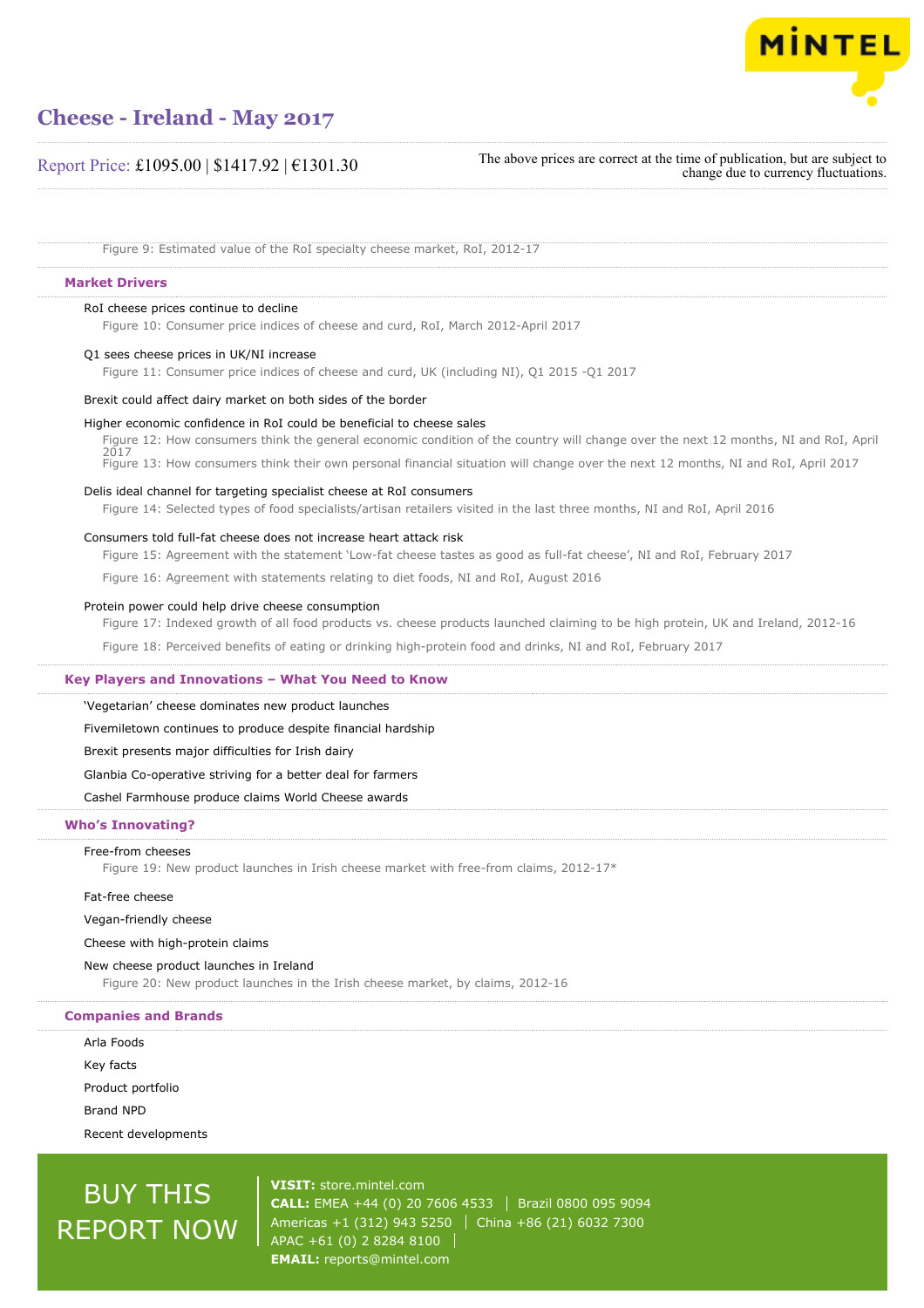

Report Price: £1095.00 | \$1417.92 | €1301.30

The above prices are correct at the time of publication, but are subject to change due to currency fluctuations.

Dale Farm Key facts Product portfolio Recent developments The Carbery Group http://www.greenislefoods.ie/Key facts Product portfolio Recent developments Dairygold Key facts Product portfolio Recent developments Fivemiletown Creamery Key Facts Product portfolio Glanbia Plc. Key facts Product portfolio Recent developments Cashel Farmhouse Cheesemakers Key facts Product portfolio Kerry Group Key facts Product portfolio Brand NPD Recent developments Mondelēz International Key facts Product portfolio Brand NPD Recent developments Cheese eating almost universal in Ireland **The Consumer – What You Need to Know**

Cheese sees high usage in sandwiches

Cheese seen as a good source of protein

#### **Types of Cheese Purchased**

Four in five consumers bought cheddar

Figure 21: Types of cheese that consumers have bought for themselves or others in the last three months, NI and RoI, February 2017

# BUY THIS REPORT NOW

**VISIT:** [store.mintel.com](http://reports.mintel.com//display/store/793553/) **CALL:** EMEA +44 (0) 20 7606 4533 | Brazil 0800 095 9094 Americas +1 (312) 943 5250 | China +86 (21) 6032 7300 APAC +61 (0) 2 8284 8100 **EMAIL:** [reports@mintel.com](mailto:reports@mintel.com)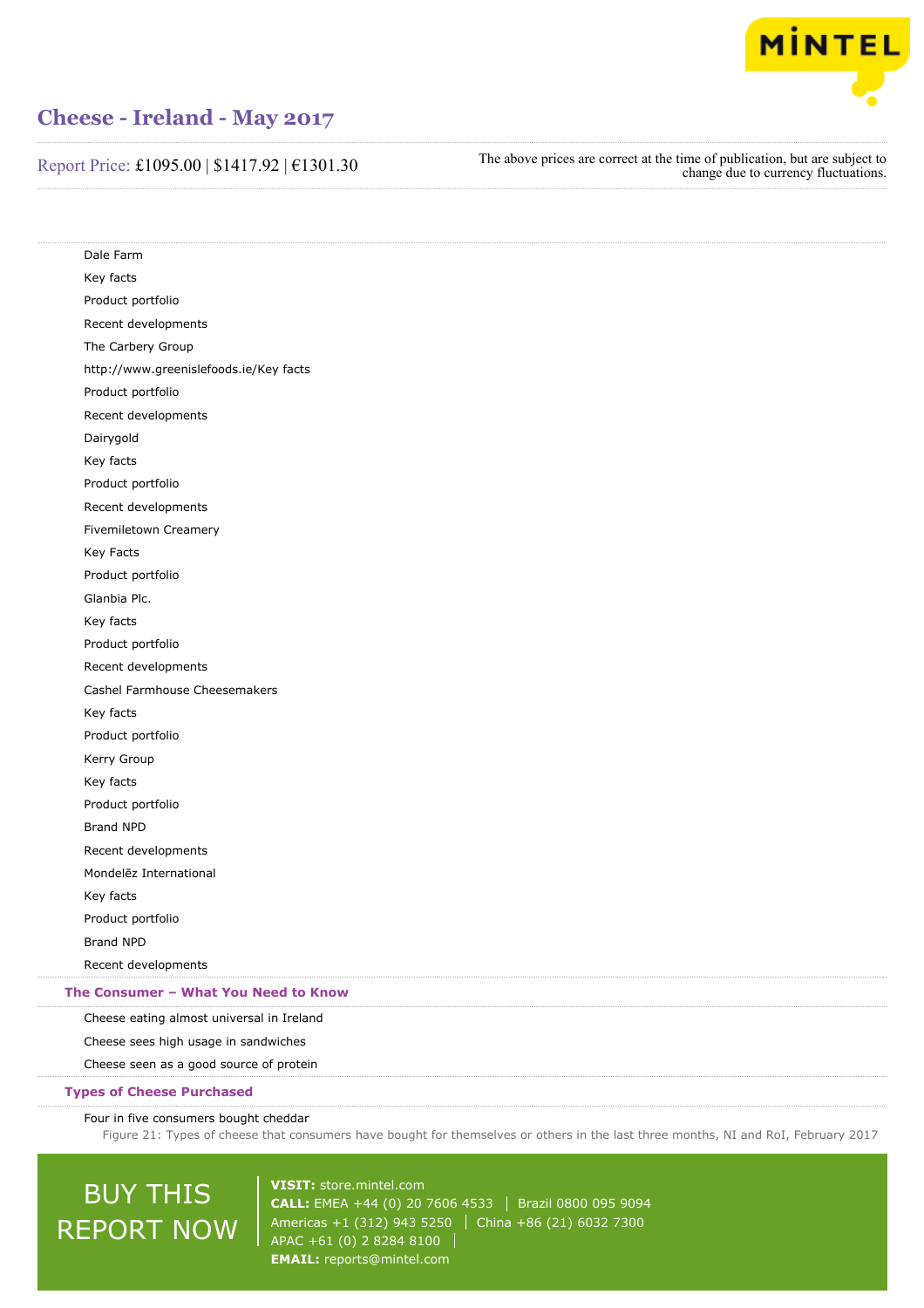

### Report Price: £1095.00 | \$1417.92 | €1301.30

The above prices are correct at the time of publication, but are subject to change due to currency fluctuations.

Figure 22: Cheese products launched claiming to be L/N/R lactose, UK and Ireland, 2012-17\*

#### Cheddar most likely to be bought by women and 35-44-year-olds

Figure 23: Consumers who have bought cheddar for themselves or others in the last three months, by gender and age, NI and RoI, February 2017

Figure 24: Responsibility for the main grocery shop in household, by gender, NI and RoI, November 2016

Figure 25: Consumers who have bought cheddar for themselves or others in the last three months, NI and RoI, 2016 and 2017

#### RoI consumers much more likely to buy low-fat cheese

Figure 26: Consumers who have bought low/reduced fat cheese for themselves or others in the last three months, by gender and age, NI and RoI, February 2017 Figure 27: Consumers who describe their current body type/weight as overweight, by gender and age, NI and RoI, August 2016

#### Cream cheese sees greater usage than spreadable cheese

Figure 28: Consumers who have bought cream cheese vs spreadable cheese for themselves or others in the last three months, NI and RoI, February 2017

#### Meal occasions key driver for cream/ spreadable cheese, but snacking occasions increasingly important

#### **Usage of Cheese**

#### As part of a sandwich remains top usage of cheese

Figure 29: Ways that consumers have used/ eaten cheese in the last three months, NI and RoI, February 2017

#### Cheese in sandwiches has broad appeal

Figure 30: Usage of cheese in a sandwich in the last three months, by age, NI and RoI, February 2017

Figure 31: Agreement with selected statements relating to bread and baked products, NI and RoI, February 2016

### Cheese on crackers popular with ABC1 consumers

Figure 32: Usage of cheese with savoury biscuits (eg cracker) in the last three months, by gender and social class, NI and RoI, February 2017

#### Cheese key for cooking

Figure 33: Usage of cheese when cooking in the last three months, by daily internet usage, NI and RoI, February 2017

#### **Attitudes towards Cheese**

#### Cheese seen as a good source of protein

Figure 34: Agreement with statements related to cheese, NI and RoI, February 2017

#### Interest in high-quality packaging closures

#### Mature consumers more likely to see cheese as a protein source

Figure 35: Agreement with the statement 'Eating cheese is a good way to get protein in my diet', by age, NI and RoI, February 2017

#### Seven in 10 interested in trying cheese from around the world

Figure 36: Agreement with the statements 'I am interested in trying new cheeses from around the world' and 'I would like more continental-style cheeses made with Irish dairy', NI and RoI, February 2017 Over half of consumers would pay more for fair prices for farmers

## Younger consumers prefer mild flavours, mature flavours for the old

Figure 37: Agreement with the statement 'I prefer the flavour of milder-tasting cheese to stronger-tasting cheese', by age, NI and RoI, February 2017 Figure 38: Actual and projected population (%) for RoI and NI, by age, 2011 and 2026

**Appendix – Data Sources, Abbreviations and Supporting Information**

Definition

Market size rationale

Data sources

Generational Cohorts

# BUY THIS REPORT NOW

**VISIT:** [store.mintel.com](http://reports.mintel.com//display/store/793553/) **CALL:** EMEA +44 (0) 20 7606 4533 | Brazil 0800 095 9094 Americas +1 (312) 943 5250 | China +86 (21) 6032 7300 APAC +61 (0) 2 8284 8100 **EMAIL:** [reports@mintel.com](mailto:reports@mintel.com)